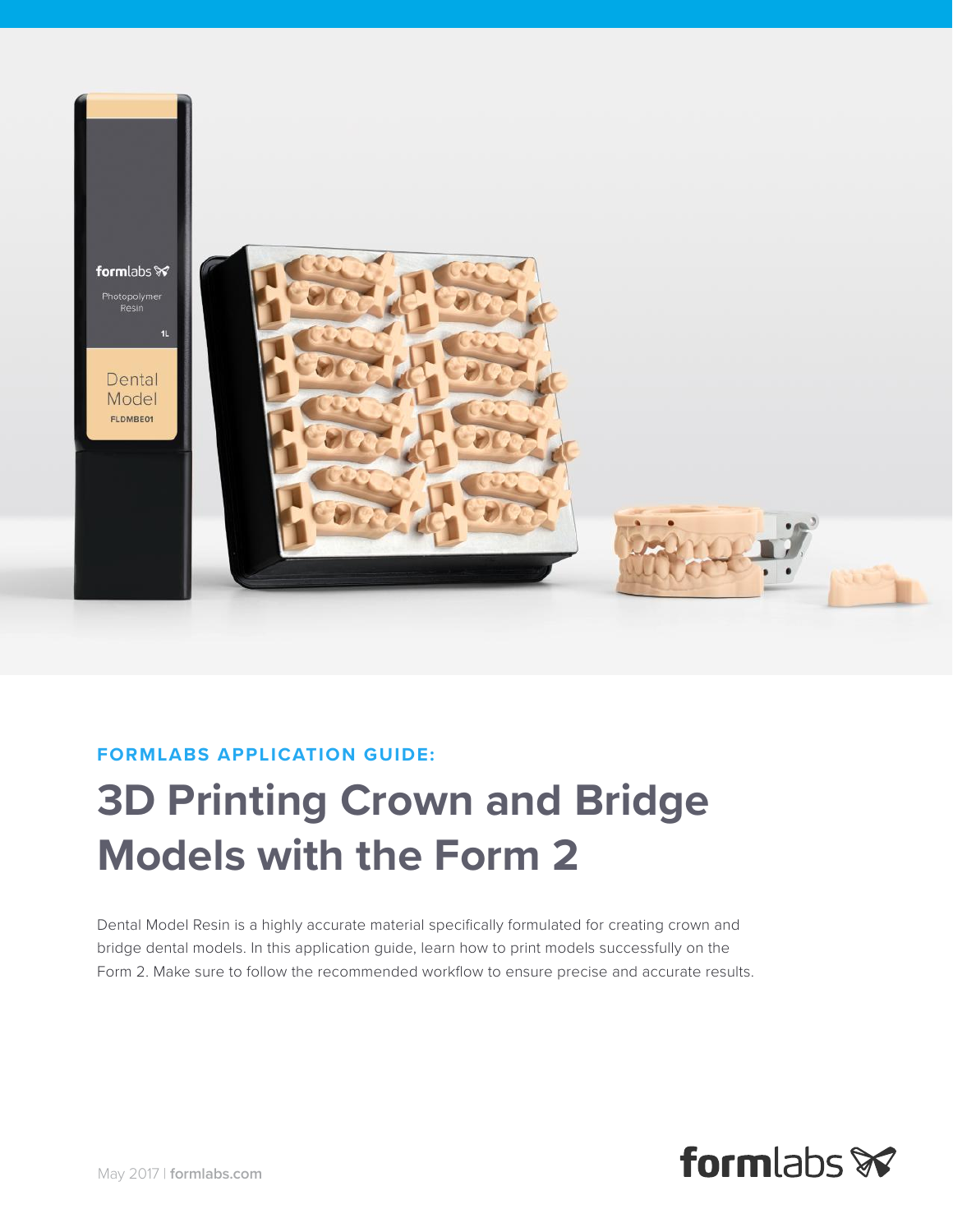# Table of Contents

| Resin Tank Maintenance. 9 |  |  |  |  |  |  |  |  |  |  |  |  |  |  |
|---------------------------|--|--|--|--|--|--|--|--|--|--|--|--|--|--|

# **Essentials**

#### **Made by Formlabs**

Form 2 (SLA) 3D Printer Dental Model Resin PreForm Software (free) Finish Kit or Form Wash Form Cure

#### **Made by 3rd Parties**

Dental Design Software (CAD) Intraoral or Desktop Optical Scanner Alternative Post-Cure Chamber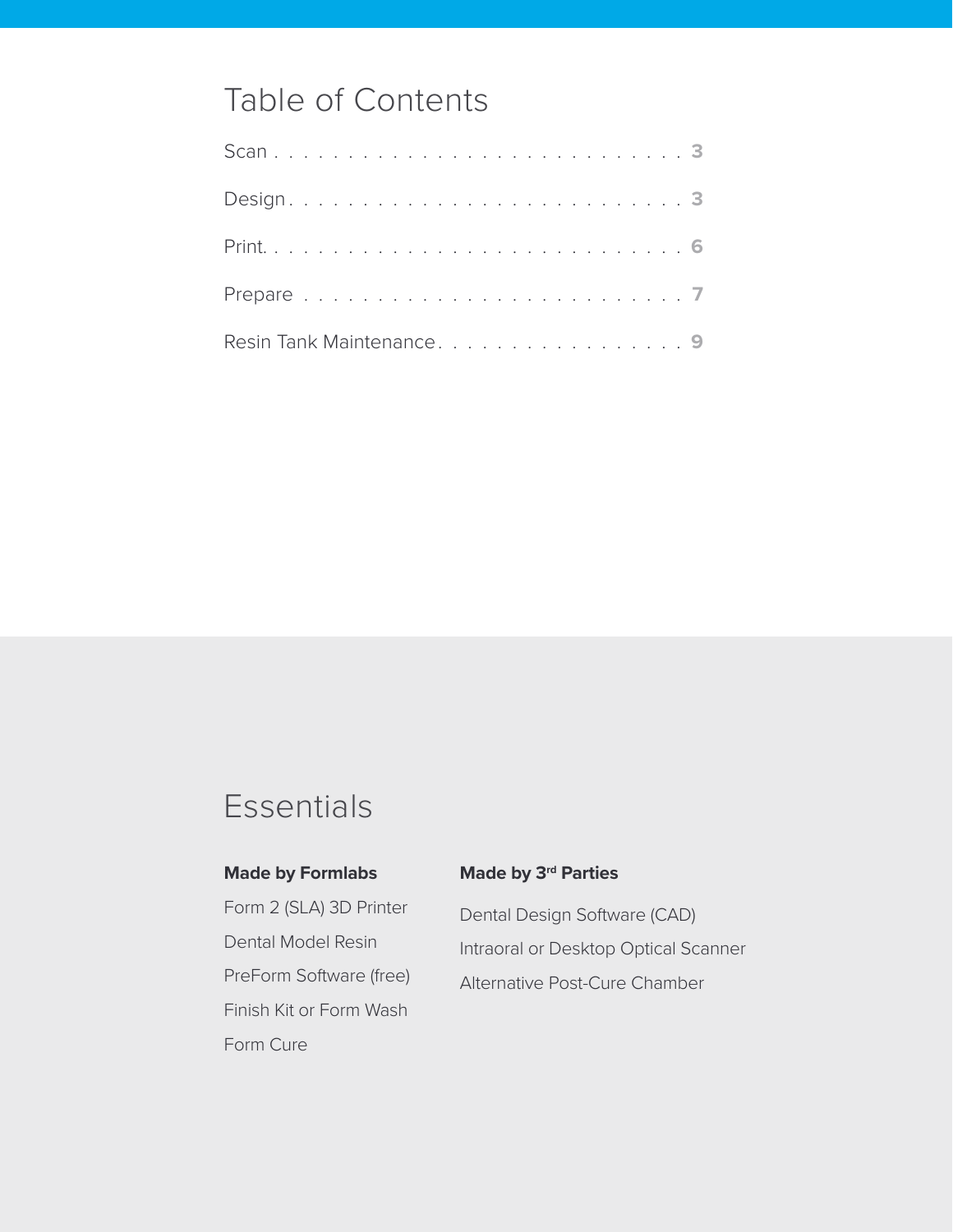# <span id="page-2-0"></span>1. Scan

In order to print a model, anatomical data of the patient's dentition must be collected with a scanner. Either scan with an intraoral scanner directly with a patient, or use a desktop optical scanner to on a polyvinyl siloxane (PVS) impression..



# 2. Design

In order to print this scan data as a model, the data needs to be processed in dental CAD software. Make sure to pick software with a model builder module that offers open .STL export.

For exact design steps, contact the manufacturer or reseller of the software for details. A few major steps that are important to take into consideration for 3D printing are:

#### **2.1 Import scans**

First, import the scans into your software.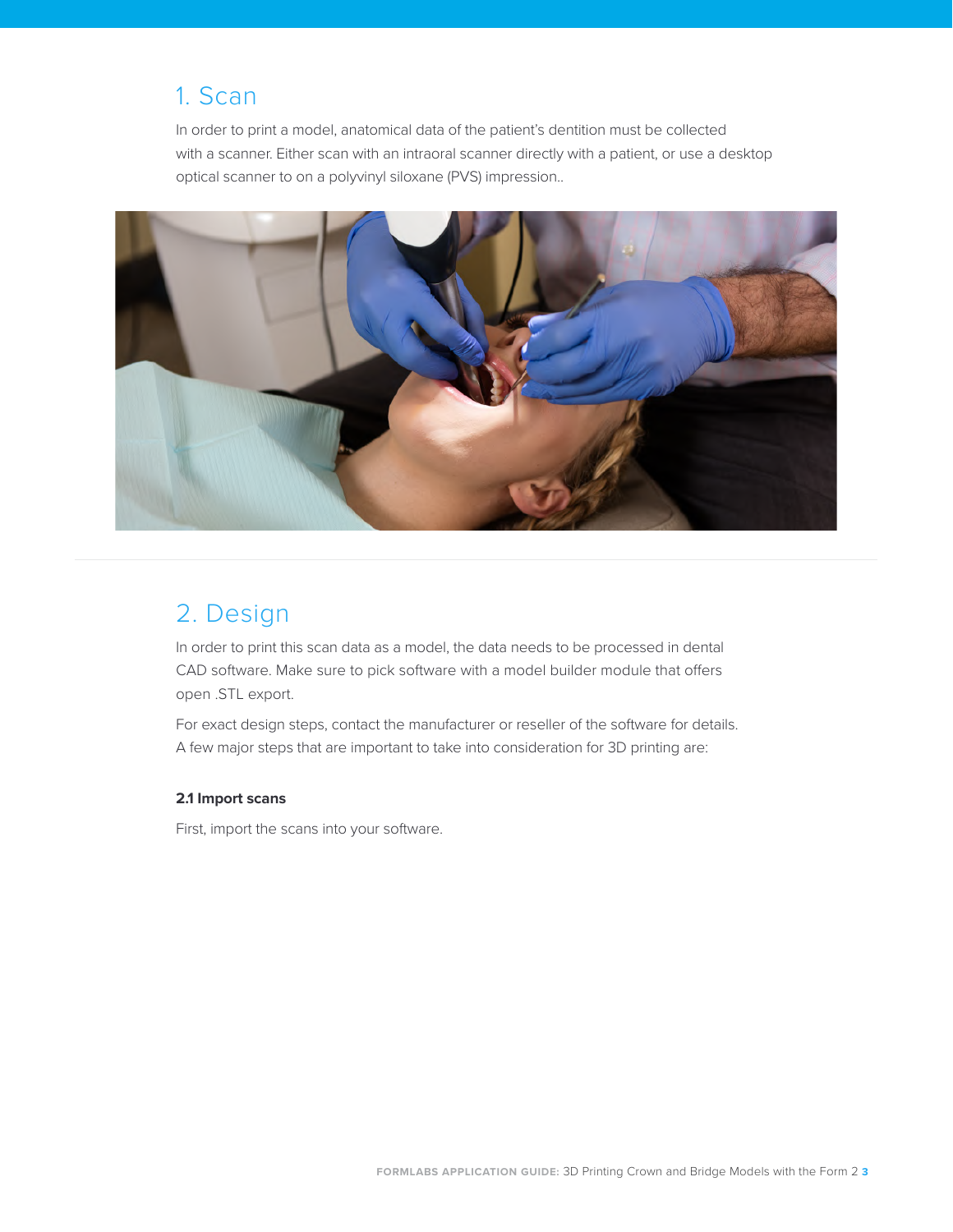#### **2.2 Trim scans — both preparation and antagonist**

Use line marking or area selection tools to remove erroneous scan data and select only the portion of the dentition that will be printed.



#### **2.3 Section the scan and mark margin lines**

Select each tooth that will be converted to a die. Carefully edit the margin line for accurate marking. Check the insertion direction for each die.



**FORMLABS APPLICATION GUIDE:** 3D Printing Crown and Bridge Models with the Form 2 **4**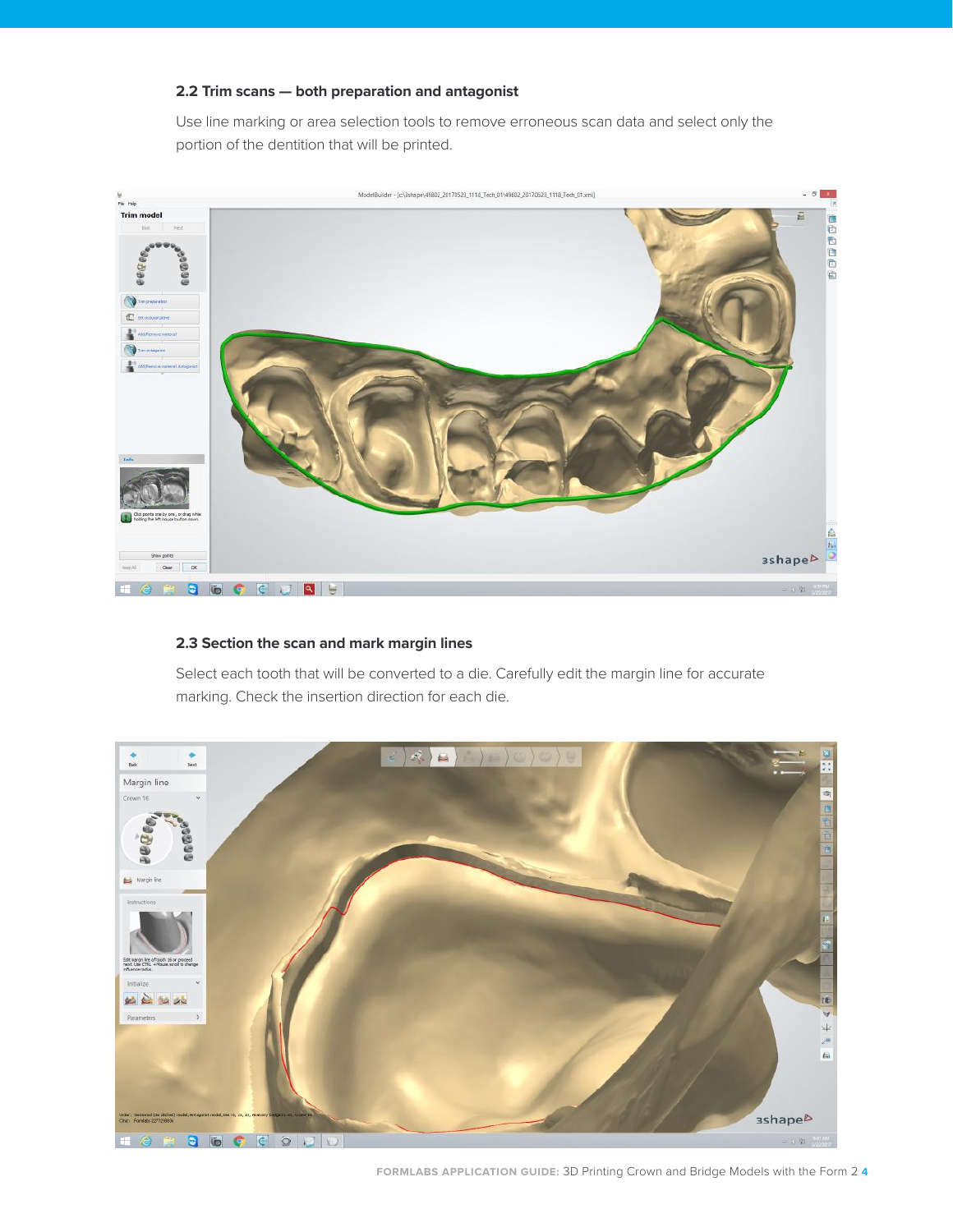

#### **2.4 Generate dies**

Generates dies automatically, based on user-input die and model settings.

**Note**: These die and model settings will impact the fit and print quality of the dies. For information on optimum die and model settings, as well as how to download importable presets, see our detailed **[dental model support article](https://support.formlabs.com/hc/articles/115000673010
)**.

#### **Optional: unsectioned models with separately printed dies.**

As an alternative to printing models with removable dies, generate an unsectioned model to print, and generate a separate die for printing individually. To do so, generate an unsectioned model .STL, as well as separate .STL files for each die being printed.

#### **2.5 Model generation and final sculpting**

Automatically generate the model, with either hollow or solid model settings. Final sculpting is optional: to make support removal easier, use a plane-cut tool to cut a chamfer in one end of the model.



#### **2.6 Export**

Create a digital model of the surgical guide in an **STL or .OBJ file format**.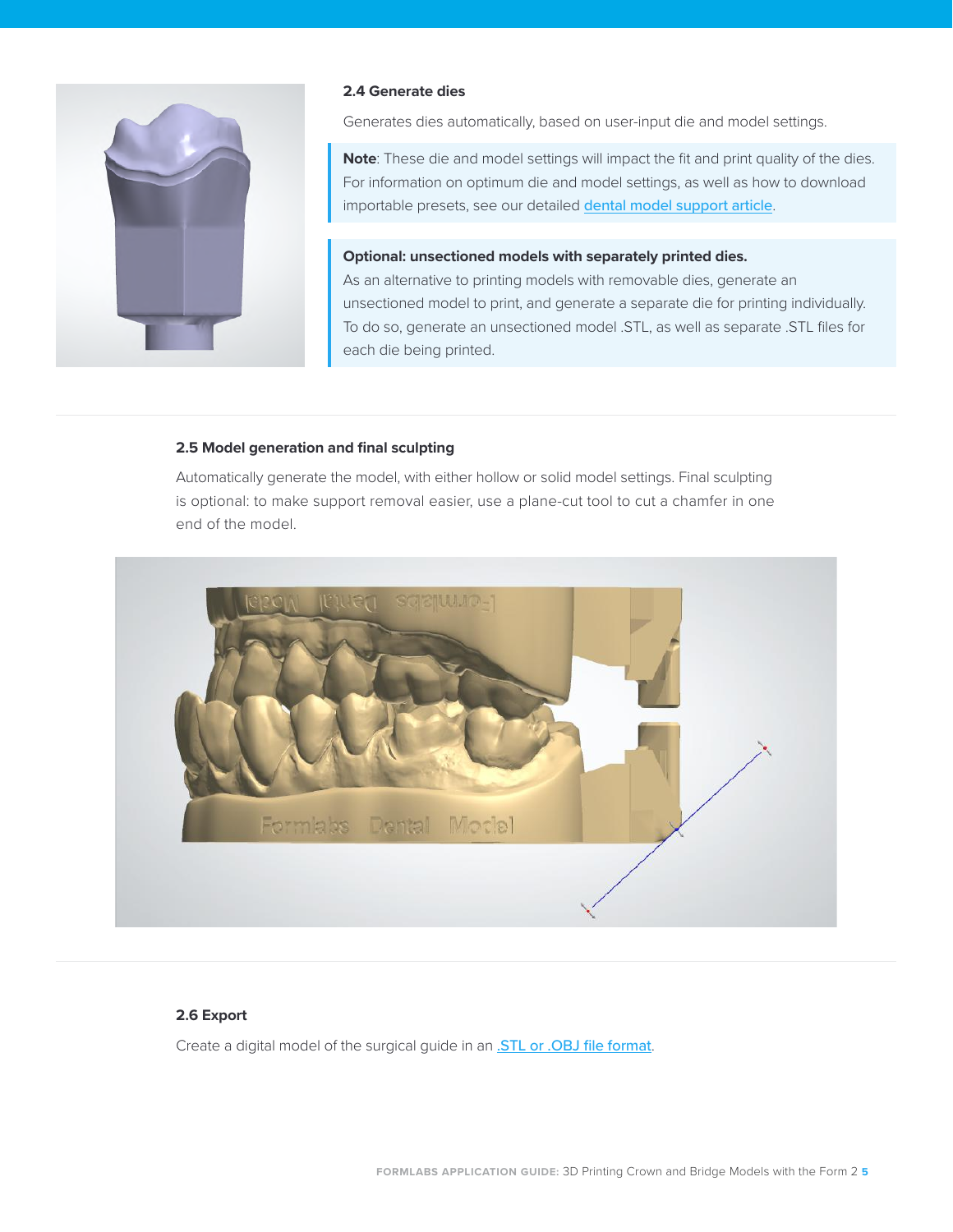# <span id="page-5-0"></span>3. Print

#### **3.1 Select material**

Open PreForm. Select "Model" from the Material menu, as well as the desired layer thickness for printing. Printing at 0.05 mm layer thickness is recommended, as it achieves a clinically relevant level of accuracy, and is twice as fast as 0.025 mm print settings.

#### **3.2 Import model files into PreForm**

Import the .STL or .OBJ file into PreForm.

#### **3.3 Orient parts (supports optional)**

Print parts directly on the build platform to decrease print time and save resin. Both hollow and solid models can be printed directly on the built platform. To snap the flat bases to the build platform, use the "Select Base" feature under the Orientation menu.





Printing on supports is also possible, and is recommended in cases where dies have small pin diameters (less than 3 mm).

#### **If printing with supports, ensure that:**

- 1. Supports only touch the base pins on the dies
- 2. Supports do not touch the inside of the die sockets on the arches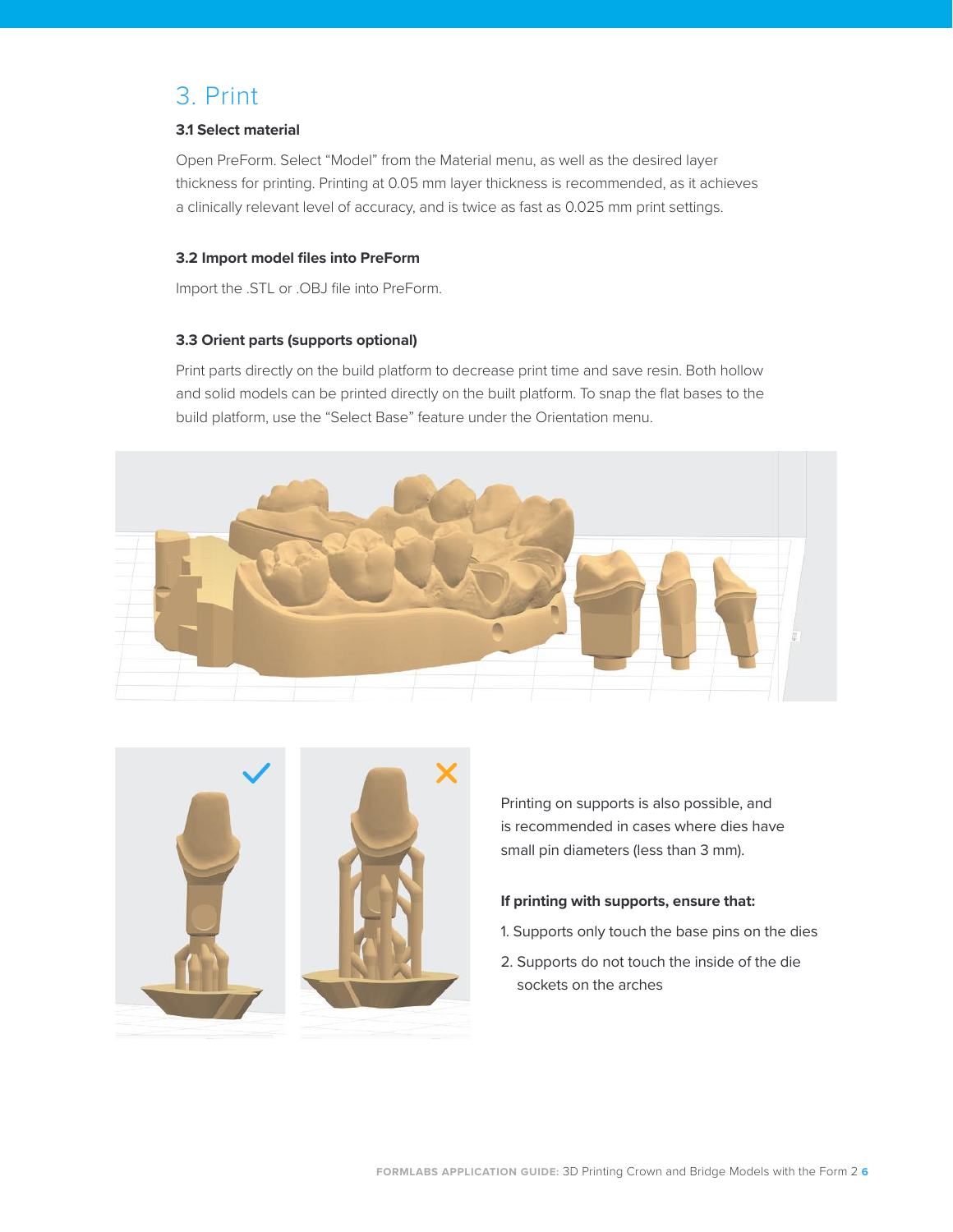#### <span id="page-6-0"></span>**3.4 Upload the print**

#### **3.5 Prepare the printer and resin**

Insert a resin tank, resin cartridge, and build platform into the printer. Thoroughly agitate the resin cartridge before inserting, by shaking and turning it over several times. Use a dedicated resin tank and build platform with Dental Model Resin to prevent color contamination.

#### **3.6 Print**

## 4. Prepare

#### **4.1 Remove parts from the build platform**

If a chamfer feature was added to the models, remove models with part removal tool. In cases without chamfers, use flush cutters for easier removal of the parts. Wedge the flush cutters into a corner of the model, gently squeezing and rotating the handle to pry up the print until it pops up. To remove dies, slide the included metal spatula across the build platform.

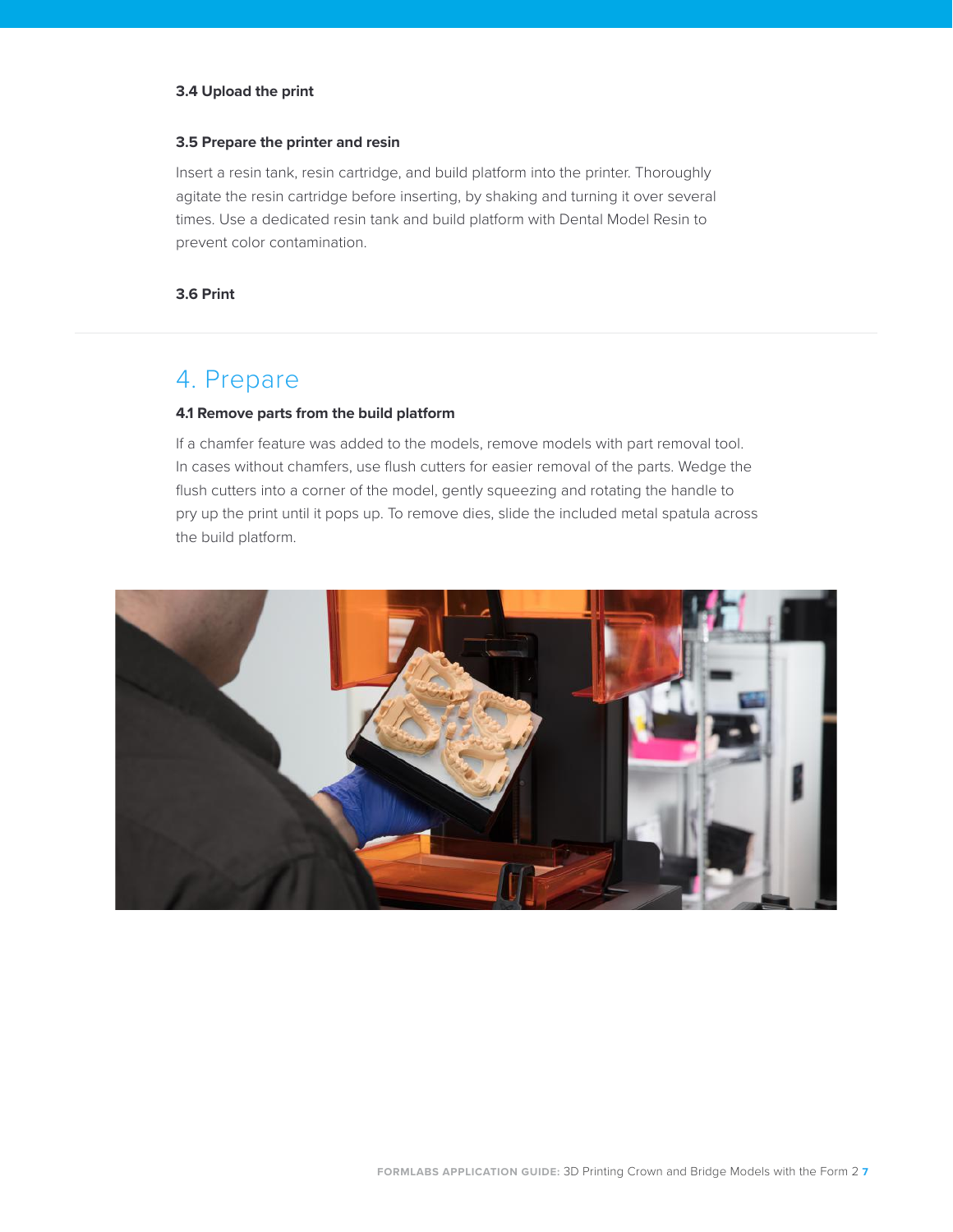

#### **4.2 Wash the printed parts**

Rinse parts in isopropyl alcohol (IPA, 90% or higher; 99% recommended) until uncured resin is fully cleaned from the parts. For best results, use two Form Wash units, with one initial wash for 10 minutes, and a subsequent 5 minute wash in cleaner IPA. Alternately, use one Form Wash for 15-20 minutes and quickly rinse parts in clean IPA for 2 minutes afterwards. When using the manual Form 2 Finish Fit, rinse parts consecutively in two buckets of IPA for 10 minutes each.

Leave parts to air dry completely, or use a compressed air hose to blow IPA off of the parts. Inspect closely to ensure all uncured resin has been removed from the parts.



#### **4.3 Cure parts**

For optimal mechanical properties, accuracy, and precision, post-cure parts by exposure to light and heat. Cure time depends on the light intensity and the internal temperature of the curing device. When using Form Cure, which uses 405 nm light (the same wavelength as the Form 2's laser), we recommend post-curing for 60 minutes at 60 °C.